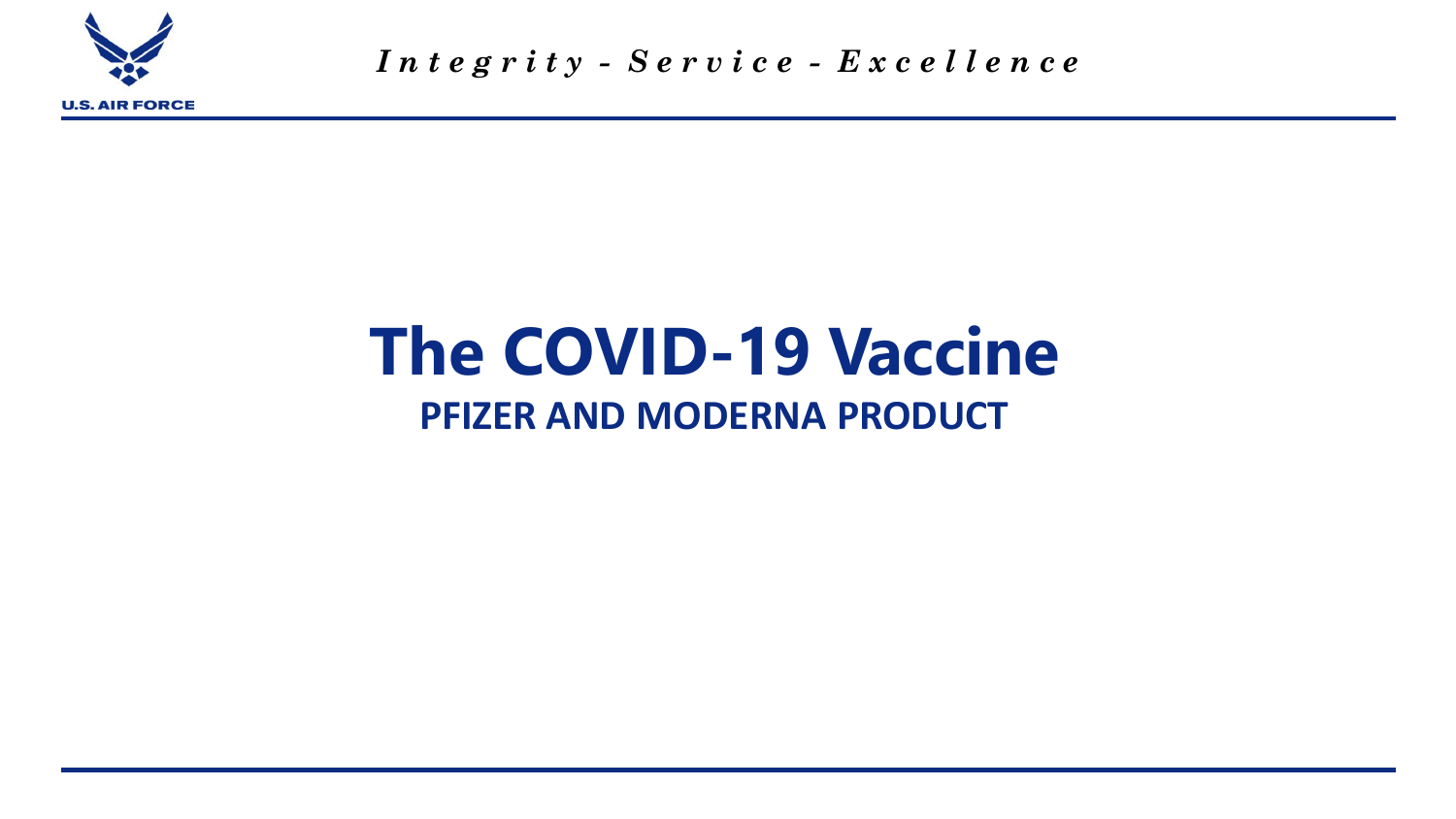

#### **INTRODUCTION**

## Topics of **Discussion**

- What is the COVID-19 virus?
- 2. What is the COVID-19 vaccine being produced by Pfizer and Moderna?
- 3. How does this vaccine work?
- 4. What are some myths about the vaccine?
- 5. Safety of the vaccine and how it was proven
- 6. Possible vaccine side effects
- 7. New variants of COVID-19 and the vaccine

# Briefing **Objective**

Improve vaccine **literacy** to increase vaccine **uptake**  among our members, **reducing the impact** of COVID-19 on our total force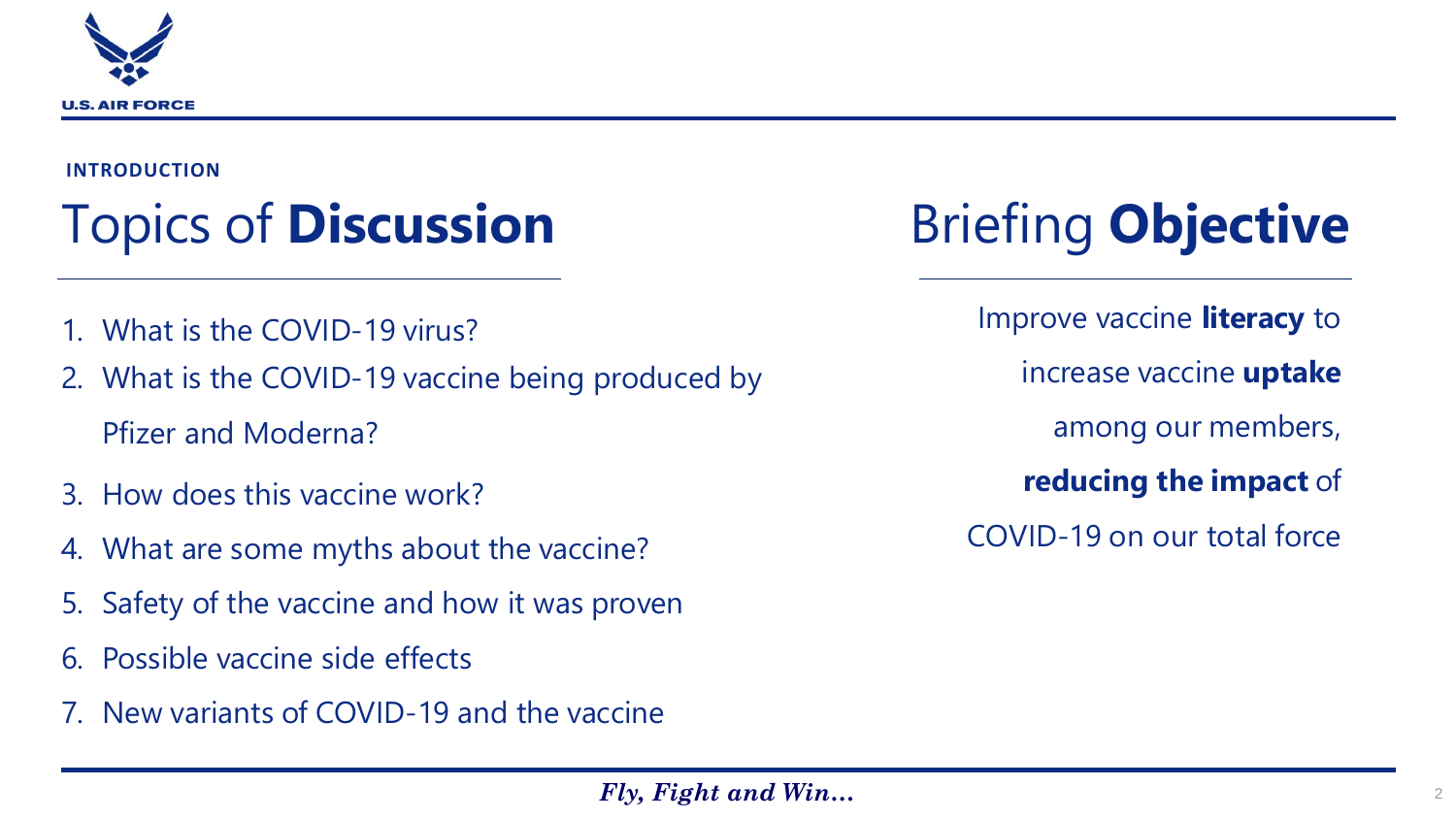

#### **UNDERSTANDING THE VIRUS**

## What is **COVID-19?**

SARS-CoV-2, also known as COVID-19, is a new **respiratory virus** in humans that can be spread from person-to-person through respiratory droplets.

After 2-5 days, the infected person presents with symptoms such as loss of smell, taste, dry cough, fever, and body aches.

The diagram to the right displays a COVID-19 particle and labels the (**E**)nvelope



### (**M**)embrane, and (**S**)pike **proteins**. **Proteins** are essential molecules found in nature and all living things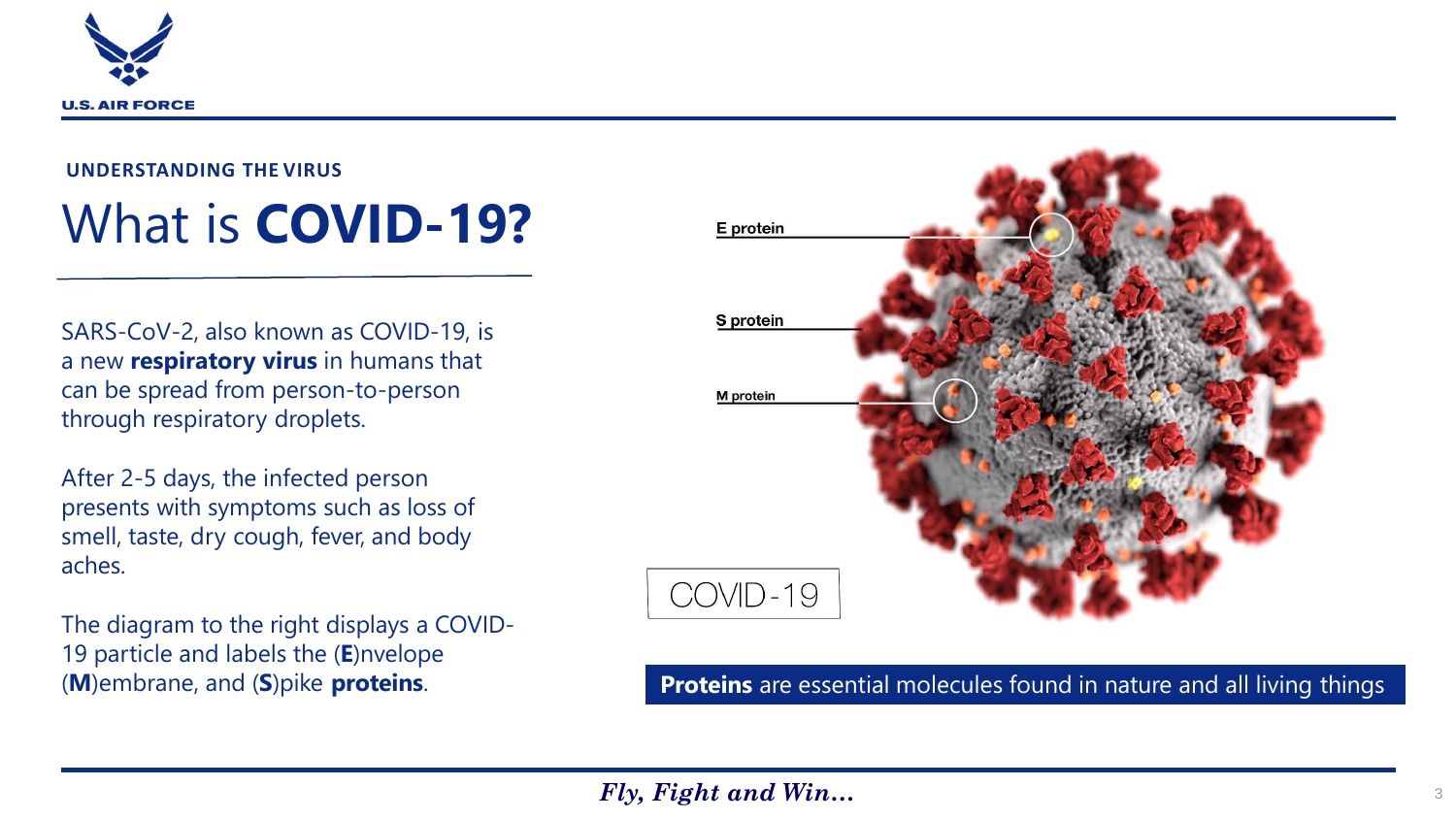



*COVID-19 finds a welcome home in the lining of the nose where your cells are rich in attachment sites. If your immune system doesn't beat back COVID-19 during this initial phase, the virus moves to attack the lungs, where it can turn deadly.*

## What happens when COVID-19 **enters the body?**

- COVID-19 uses its **spike proteins** to bond to cells in your body which have an attachment site allowing it to enter the cell.
- COVID-19 then takes over the cellular mechanisms to make copies of itself.
- COVID-19 destroys your cells by either:
	- Depleting the cell's resources
	- Rupturing the cell's membrane
- Eventually, cells from your **immune system** kill and clear infected cells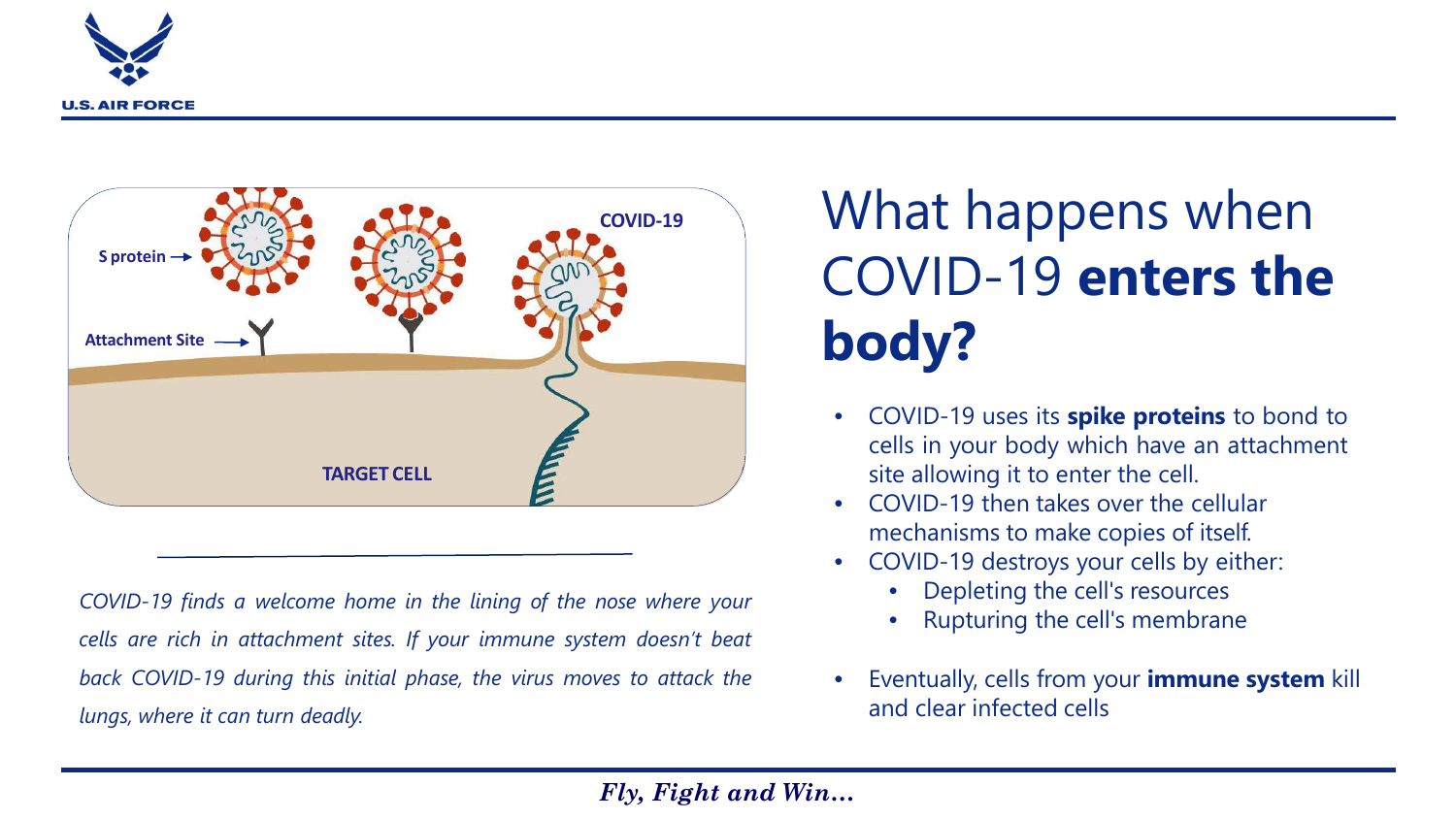

### **STOPPING THE VIRUS** The **COVID-19 Vaccine**



#### **THE PROCESS OF IMMUNITY**

After being infected by a virus, the body's **immune response** works to produce **antibodies**. An **antibody** is a special protein that **neutralizes the virus** by sticking to it to prevent it from entering your cells. For COVID-19, your body produces **antibodies that attach to the spike protein** to **prevent it from entering your cells** through their attachment sites.

#### **INTRODUCING mRNA VACCINES**

mRNA vaccines have been in development for the last **20 years** and represent the newest innovation in vaccine technology. mRNA is a molecule that carries the genetic code needed to produce a single protein. These vaccines for COVID-19 use mRNA that contains the instructions to **allow your body's own cells to make the virus's spike protein**. When injected, it triggers a **process in your body to create antibodies against the spike protein** of the COVID-19 virus. This process also creates special memory type immune cells that will recognize the virus and create these same antibodies if the body encounters the virus in the future. **This is how the vaccine boosts your body's natural immune system**. mRNA vaccines are currently being used and tested for MERS, Multiple Sclerosis, and other diseases.

**See the diagrams on the next two slides for further details**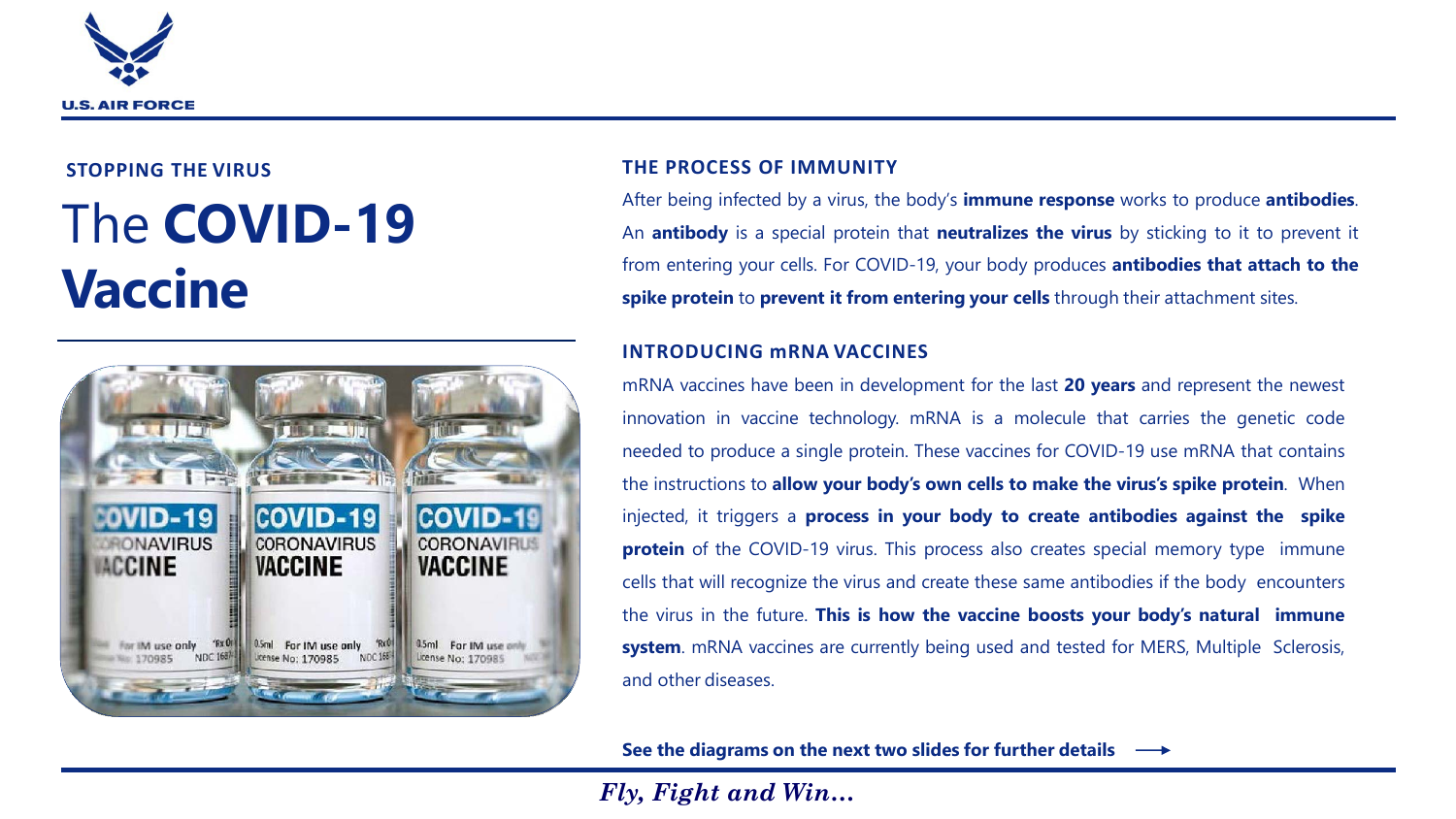

What does the mRNA vaccine do **inside your body?**

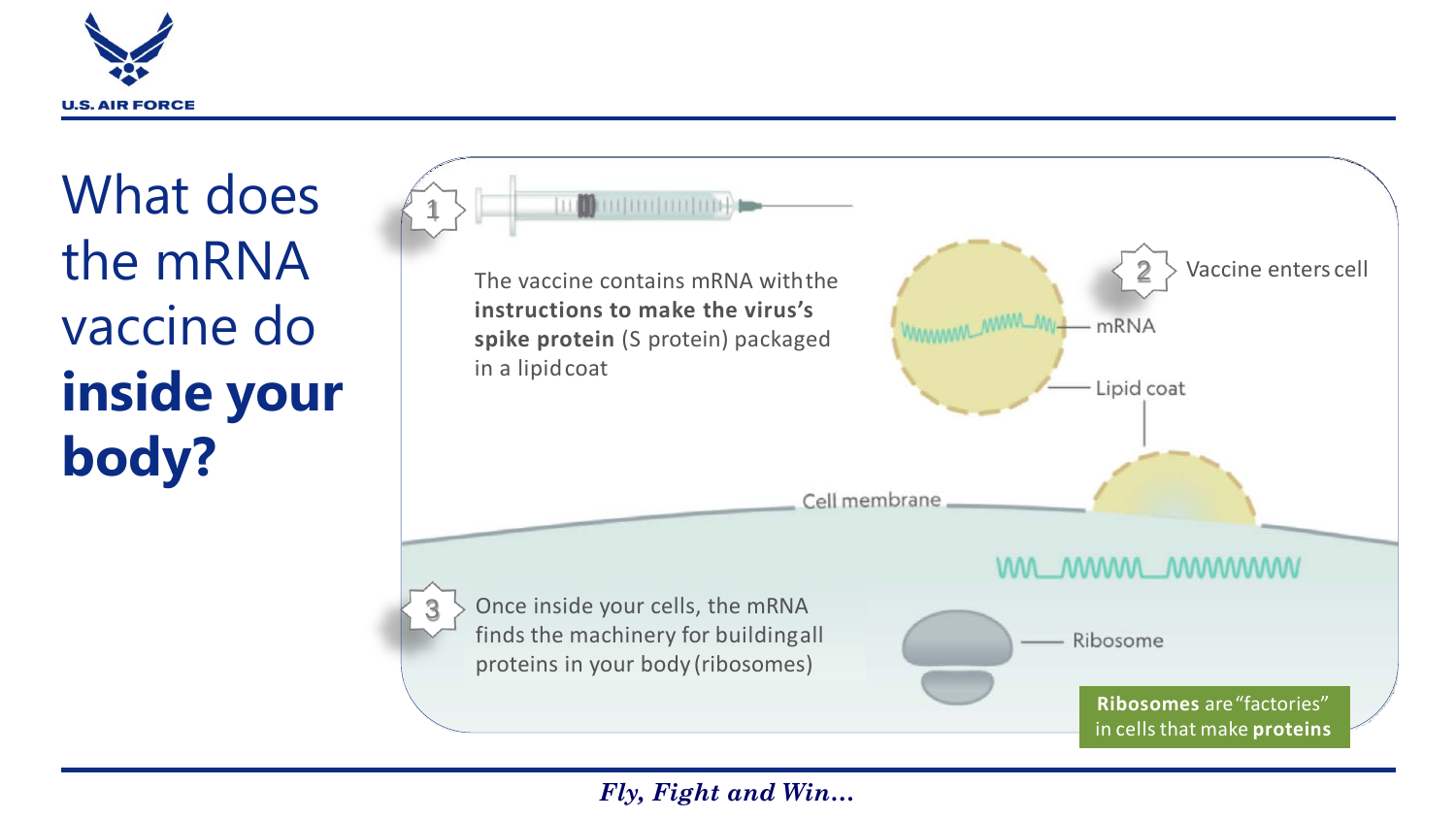

How does the mRNA vaccine trigger **immunity for your body?**

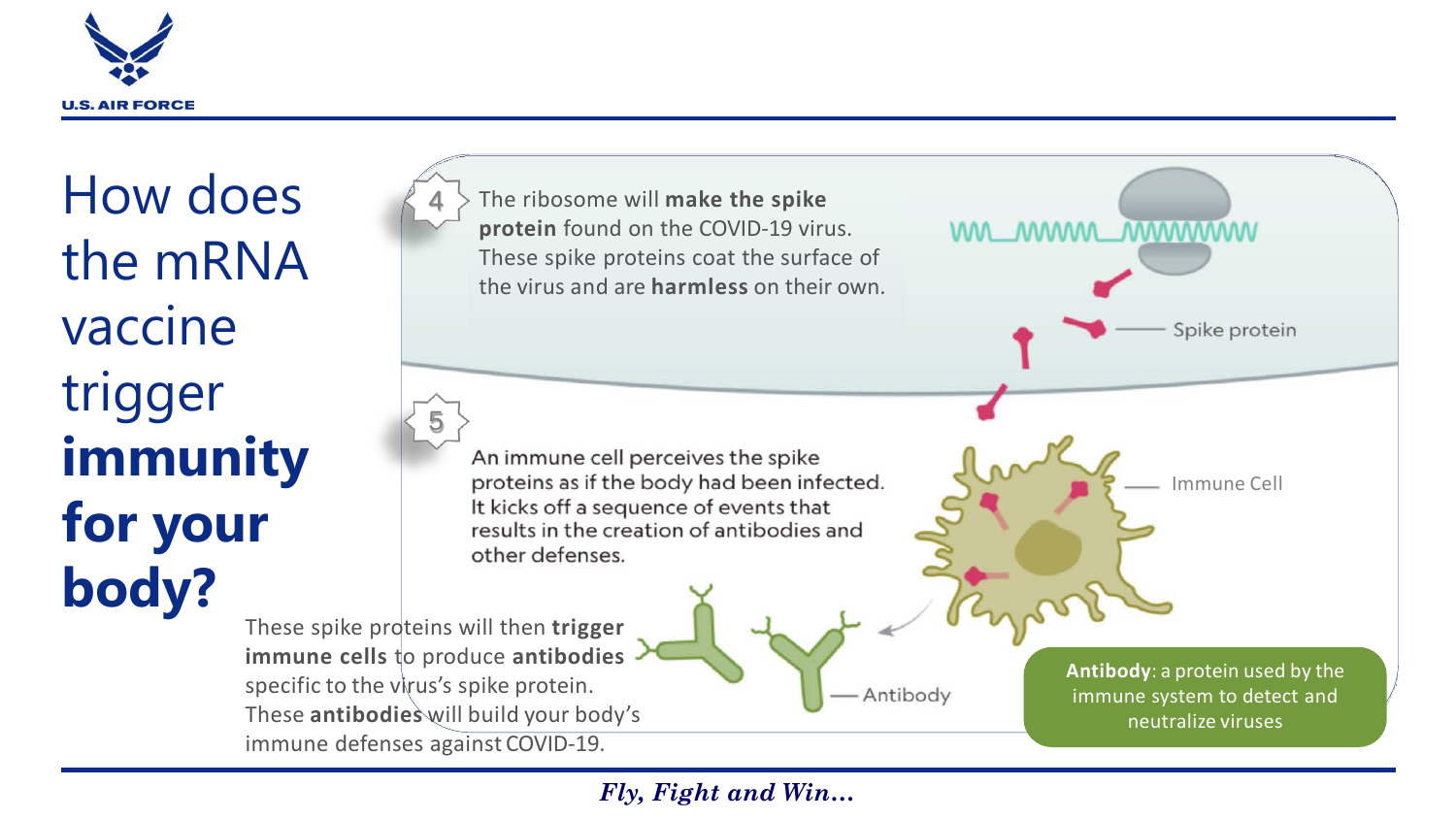

| COVID-19<br>Vaccine<br><b>Mythbusters</b>                                                                                                |                                                                                                                                            | <b>DOES THE VACCINE</b><br><b>CONTAIN</b><br><b>THE VIRUS?</b><br>No, it does not contain the<br>COVID-19 virus in any form. |                                                                                                                                                        | <b>CAN I TAKE THE VACCINE</b><br><b>IF PREGNANT?</b><br>Women who are<br>pregnant/breastfeeding can get<br>the vaccine. Consult with your<br>medical provider. |                                                                                                                                                 | <b>DOES THE VACCINE CAUSE</b><br><b>AUTISM?</b><br>There is no scientific evidence<br>that any vaccine causes autism<br>of any form. |  |
|------------------------------------------------------------------------------------------------------------------------------------------|--------------------------------------------------------------------------------------------------------------------------------------------|------------------------------------------------------------------------------------------------------------------------------|--------------------------------------------------------------------------------------------------------------------------------------------------------|----------------------------------------------------------------------------------------------------------------------------------------------------------------|-------------------------------------------------------------------------------------------------------------------------------------------------|--------------------------------------------------------------------------------------------------------------------------------------|--|
| <b>CAN I TAKE ONLY ONE</b><br><b>DOES OF THE VACCINE?</b>                                                                                |                                                                                                                                            | <b>IS THE VACCINE SAFE?</b>                                                                                                  |                                                                                                                                                        | <b>DOES THE VACCINE</b><br><b>CAUSE BELLS PALSY?</b>                                                                                                           |                                                                                                                                                 | THE VACCINE DOES NOT                                                                                                                 |  |
| Two doses of the vaccines:<br>21 days apart - Pfizer<br>28 days apart - Moderna<br>must be taken to reach full<br>efficacy and immunity. | The COVID-19 clinical trials of<br>vaccines must show they are<br>safe and effective before they<br>are authorized for use. It is<br>safe. |                                                                                                                              | There is no correlation between<br>the vaccine and Bells Palsy. The<br>disease rate is the same<br>between vaccinated and<br>unvaccinated populations. |                                                                                                                                                                | pork, tracer technology,<br>microchips, luciferase, fetal<br>tissue, stem cells, aluminum,<br>mercury, or labeled with the<br>Mark of the Beast |                                                                                                                                      |  |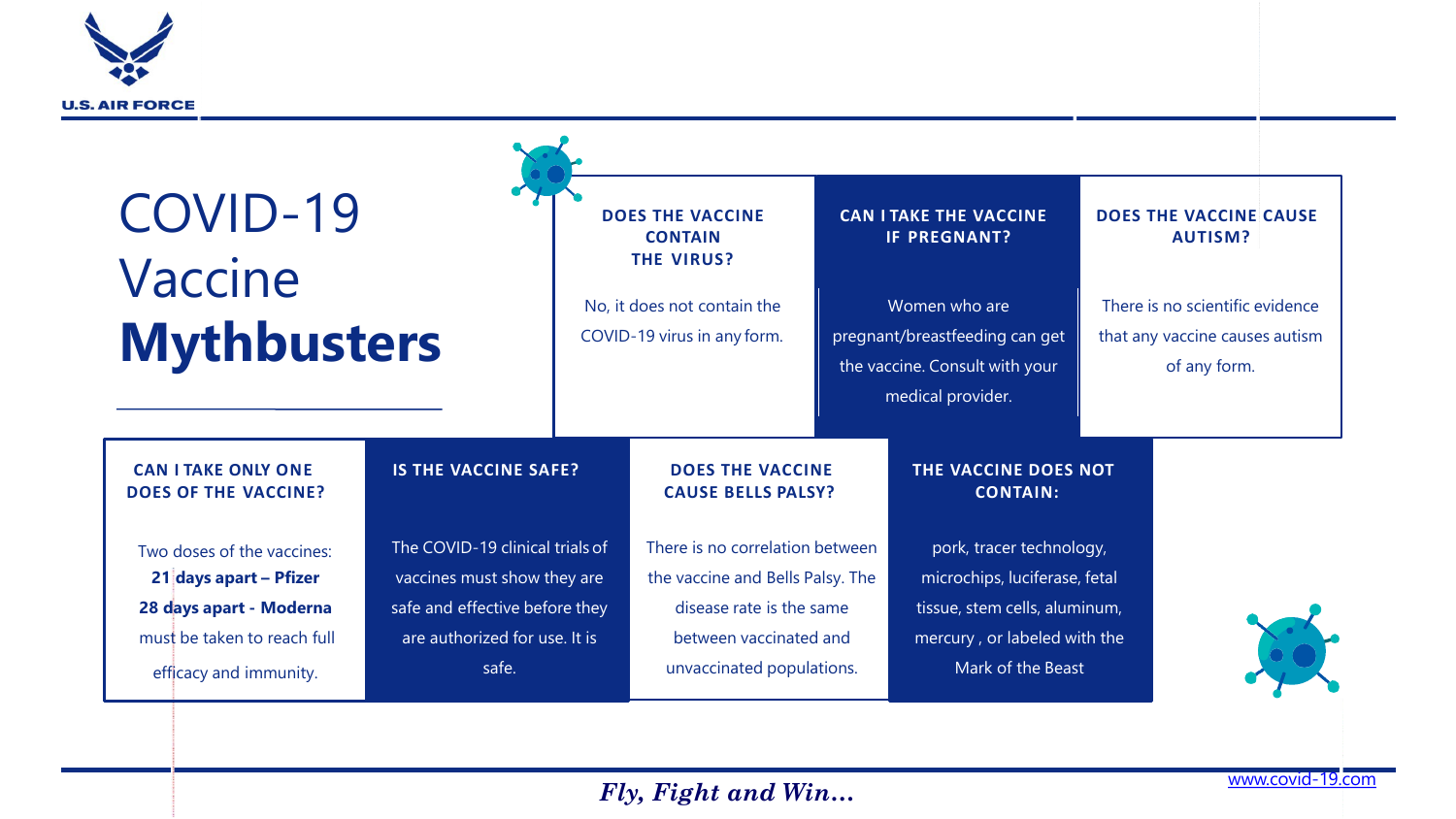

## **Clinical Trials**: Who Got Tested?

Over **70,000 people** total participated in the Pfizer and Moderna COVID-19 vaccine clinical trails across various **diverse demographics** as follows:

| <b>RACE + ETHNICITY</b><br>African-American, Caucasian, Native American,<br>Hispanic, Pacific Islander, Other |                     | <b>AGE RANGE</b><br>$12 - 15$<br>$16 - 17$<br>$16 - 64$ |                                                                  |  |
|---------------------------------------------------------------------------------------------------------------|---------------------|---------------------------------------------------------|------------------------------------------------------------------|--|
|                                                                                                               | <b>95% EFFICACY</b> |                                                         | $65+$<br><b>COMORBIDITES</b>                                     |  |
| <b>SEX</b><br><b>Male</b><br>Female                                                                           |                     |                                                         | Chronic Lung Disease, Obesity, Heart Disease,<br><b>Diabetes</b> |  |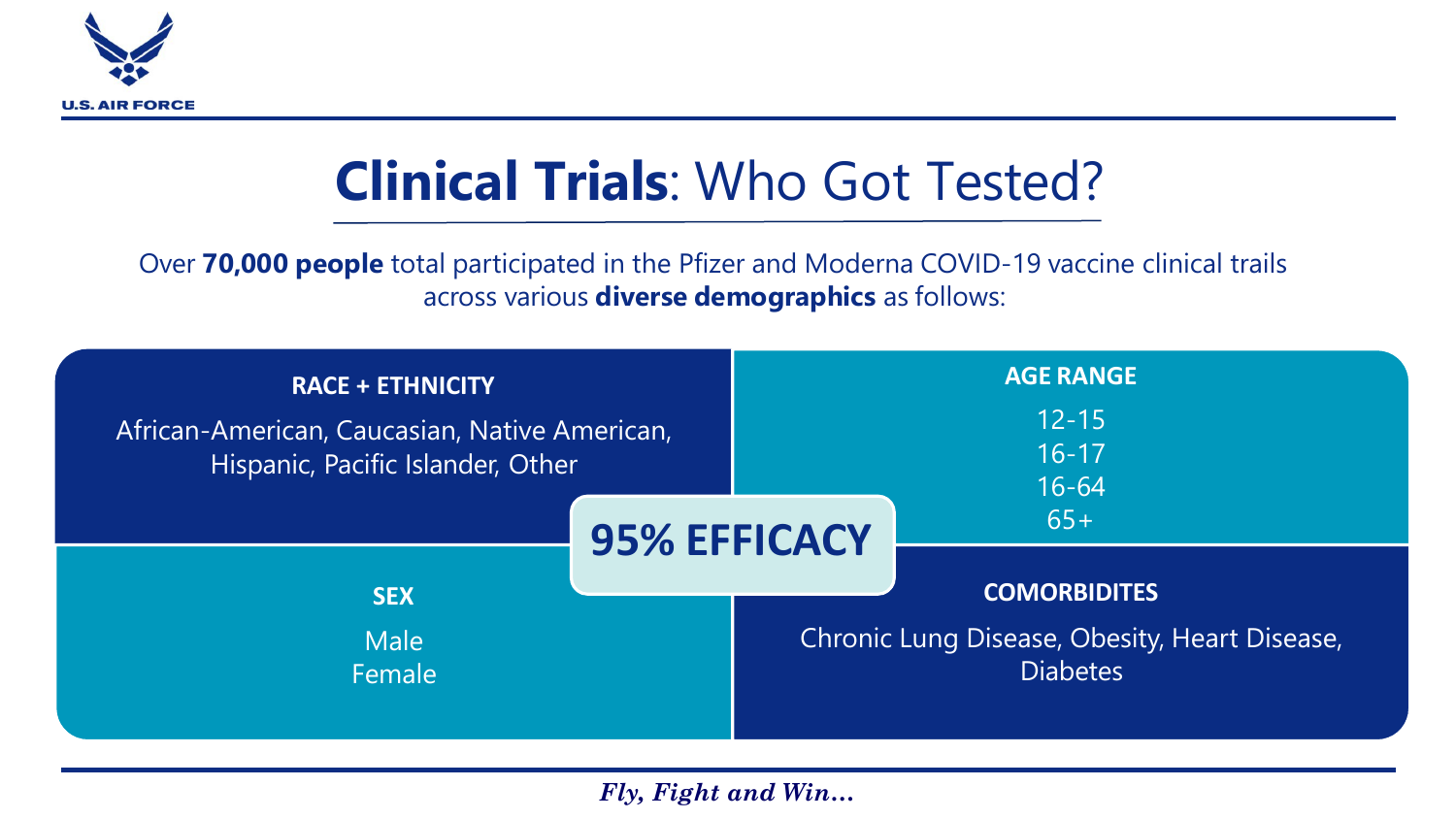

## **Clinical Trials:** Patient Safety



**Conclusion:** Safety is **similar** for those **who received the vaccine** and **those who did not (placebo).**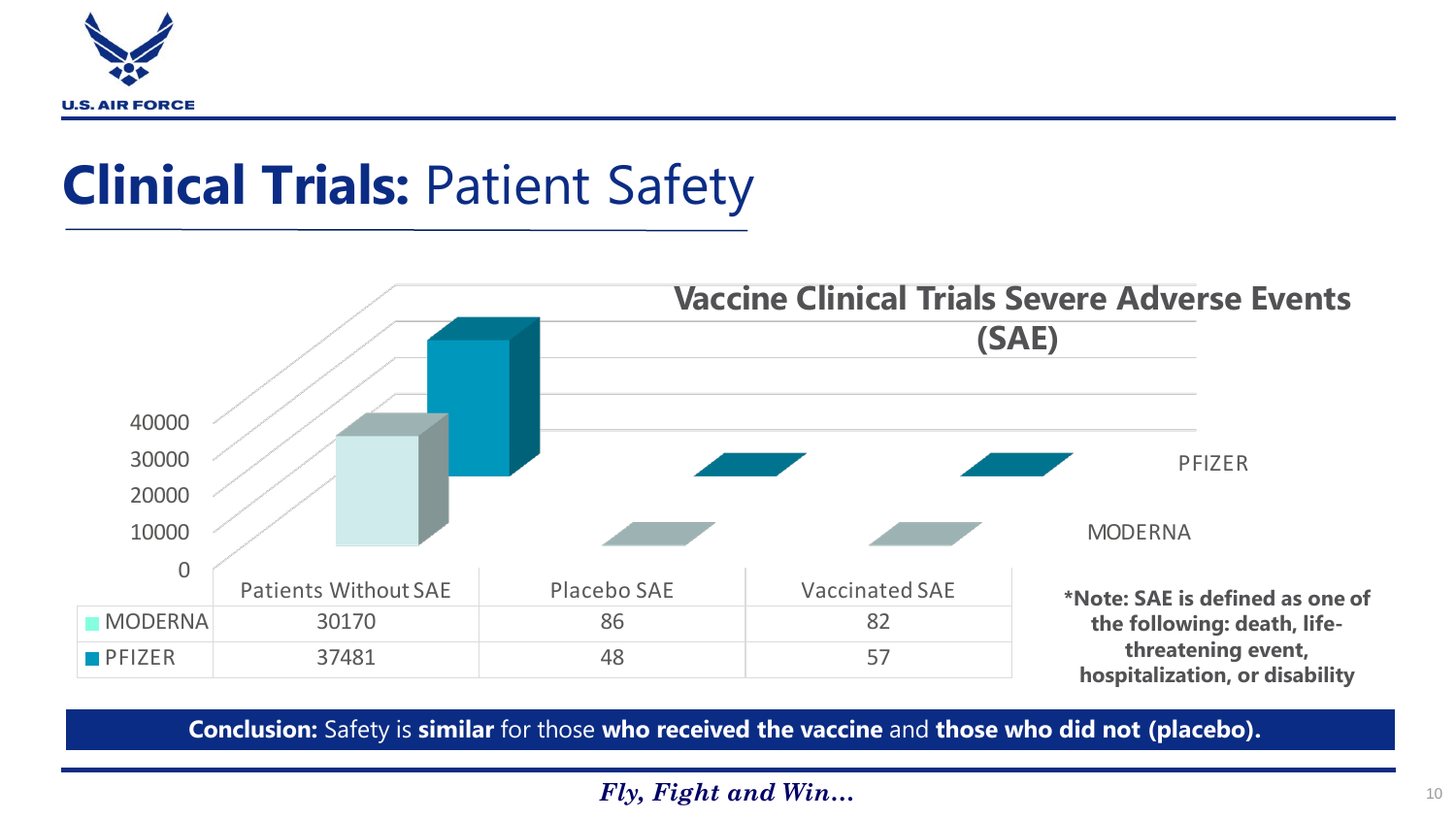

## Potential **Side Effects**

Side effects tend to occur within **1-2 days** after each dose and **only last a day**.



These side effects indicate that your body is actively going through the process of **building immunity**.

Allergic reaction is possible but rare. You may be asked to wait 30 minutes after your dose for monitoring.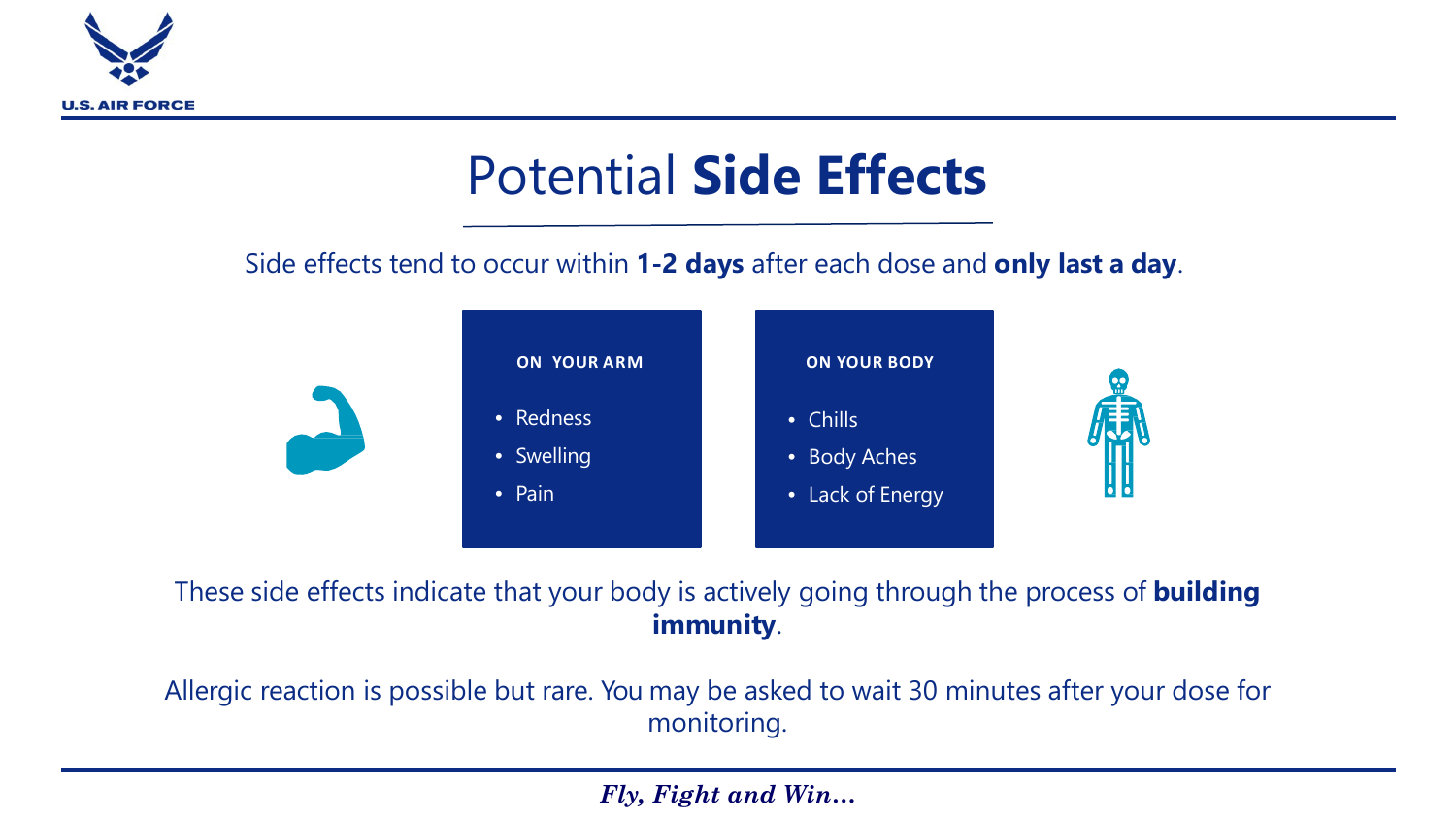

## Potential **Side Effects**

### **Most of the side effect symptoms are mild to moderate**

This means they were noticeable but did not affect a person's daily activities.



**For both vaccines, about 9% of people experience side effects that do affect their daily activities.**

Most of these occur after the second dose and only require bed rest for about a day.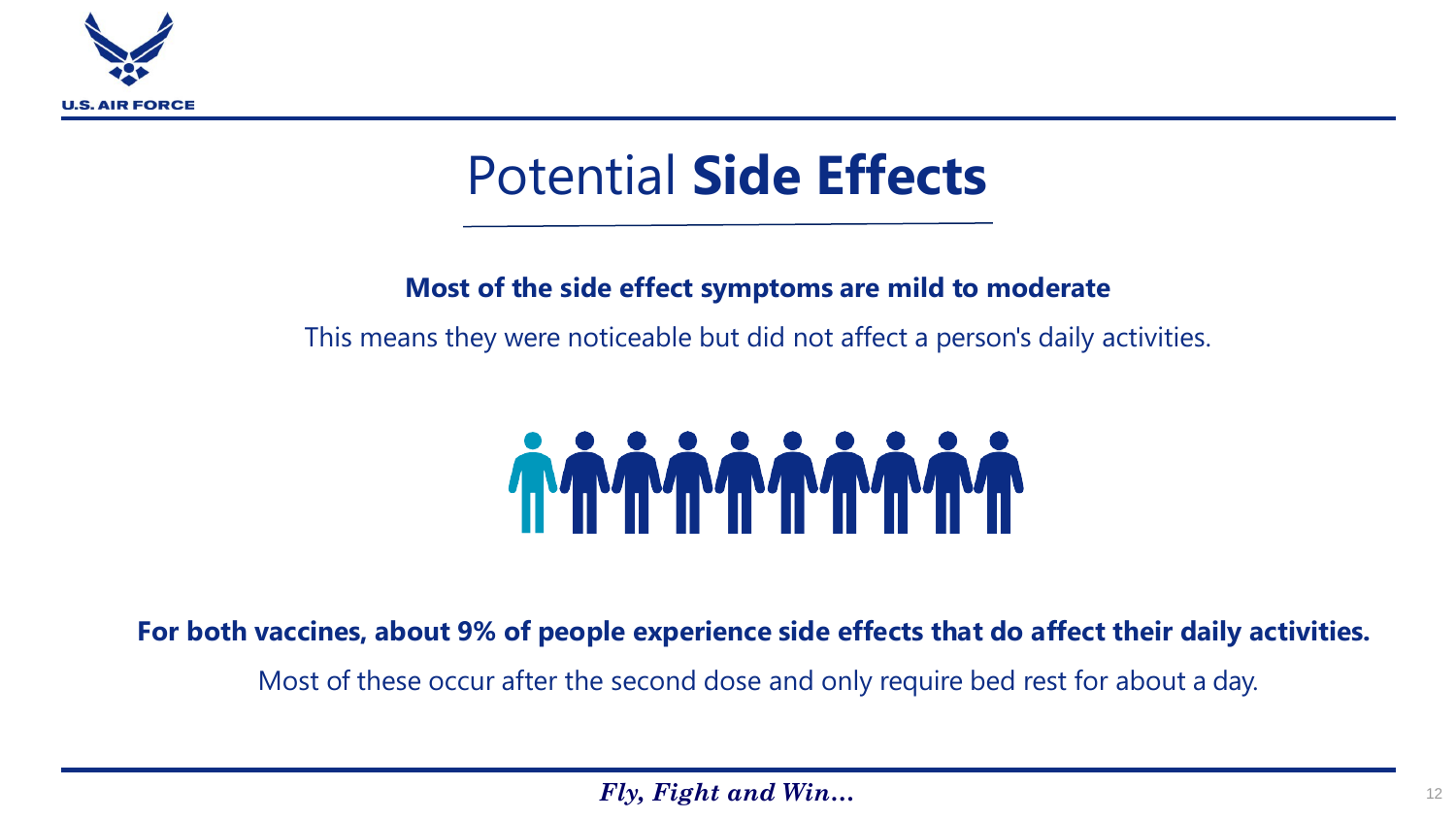

#### **GETTING THE VACCINE**

## **Benefits** versus Risk

#### **BENEFITS**

**Prevents the spread** of COVID-19 and protects those around you including your family and friends If enough people are vaccinated, we can **end the pandemic** sooner

In the rare chance a vaccinated person contracts the disease, the **disease symptoms are very mild** and not life threatening even among high-risk patients

**Eases the burden** on frontline workers and allows for better care in a hospital setting

Your immunity coming from the vaccine is greater than any benefits of natural immunity if you get COVID-19

### **RISKS & UNKNOWNS**

It is unknown how long this immunity lasts; this is being studied by the CDC and others

For the small percentage of patients that could contract the virus after vaccination, there is not enough evidence yet to know whether that person can still spread COVID-19 to the people they encounter

Long-term effects of the vaccine are unknown, but the effects are being closely monitored and tracked by the CDC

### **Benefits outweigh risks**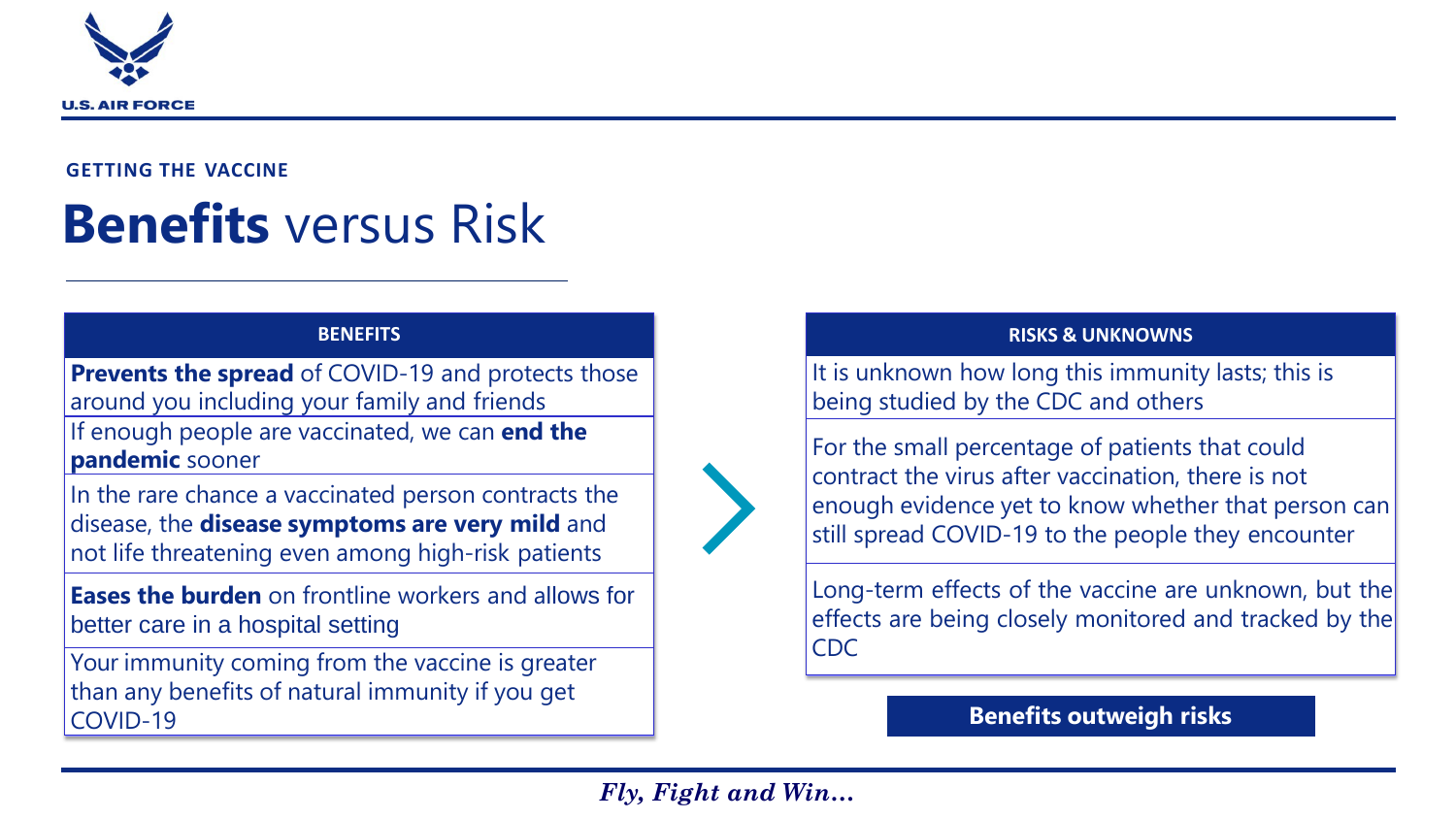



*"World map shows where mutant Covid strains are spreading," Metro, Dec. 29, 2020. https://metro.co.uk/2020/12/29/world-map-shows-wheremutant-covid-strains-are-spreading-13820679/ (accessed Jan. 13, 2021).*

## What about **new variants** of COVID-19?

- Many viruses mutate over time, causing new variants to emerge, including COVID-19.
- However, there is currently **no evidence** that these variants cause severe illness or increased risk of death.
- None of these variants affect the spike protein structure right now, thus in theory, **vaccine should provide immunity against the new variants.**
- CDC and other public health agencies are closely monitoring the situation and guidelines are being updated accordingly if the situation changes.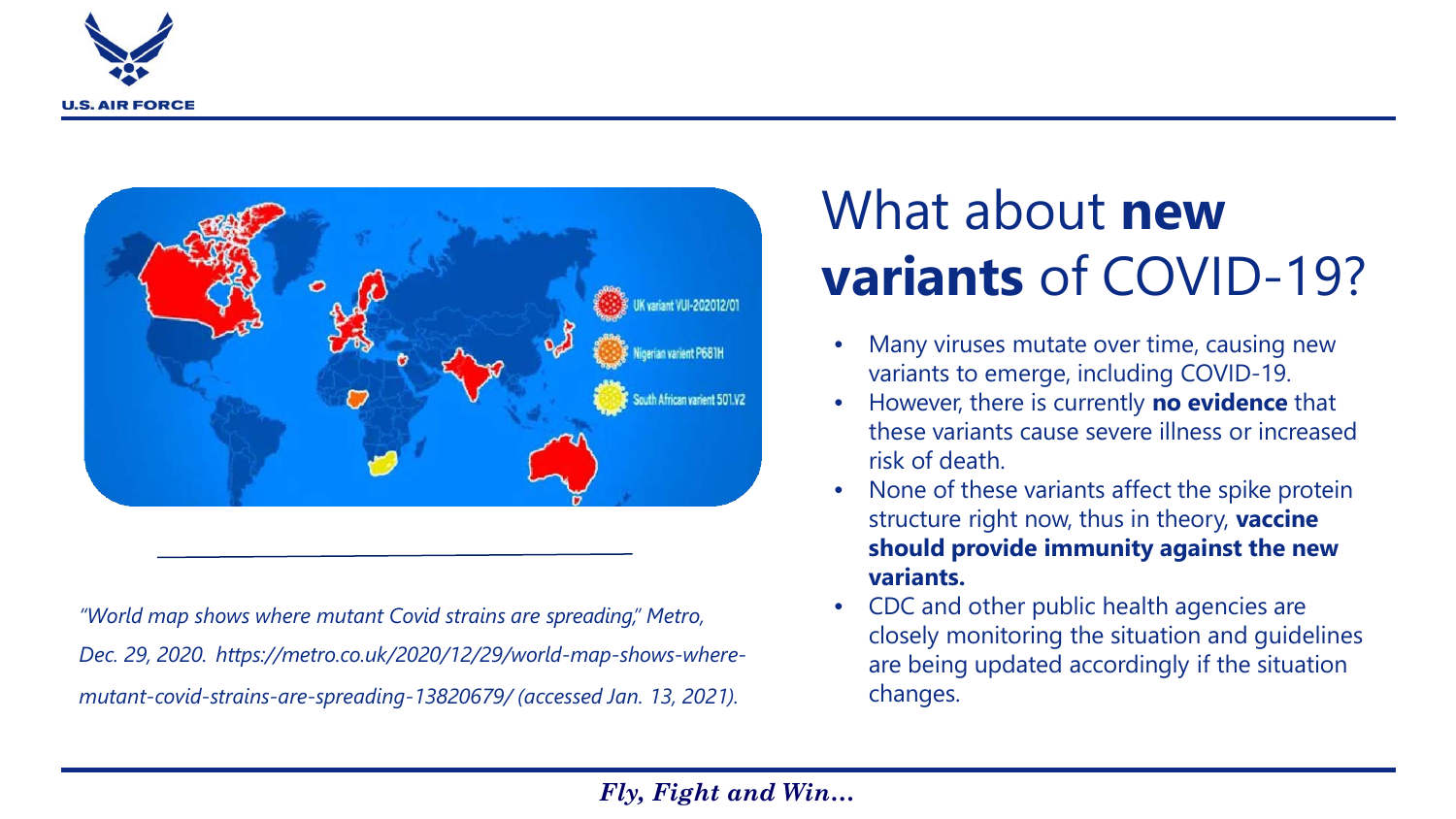

### References

1. Centers for Disease Control and Prevention. 2021. *COVID-19 And Your Health*. [online] Available at: <https://[www.cdc.gov/coronavirus/2019-ncov/vaccines/vaccine-benefits.html>](http://www.cdc.gov/coronavirus/2019-ncov/vaccines/vaccine-benefits.html) [Accessed 13 January 2021].

2.Michigan Health, 2021. *Not Sure About The COVID-19 Vaccine? Get The Facts, Then Decide*. [online] Healthblog.uofmhealth.org. Available at: <https://healthblog.uofmhealth.org/wellness-prevention/not-sureabout-covid-19-vaccine-get-facts-then-decide> [Accessed 13 January 2021].

2 "Pfizer-BioNTech COVID-19 Vaccine EUA Fact Sheet for HCP revised 01-06-202", *Fda.gov*, 2021. [Online]. Available:<https://www.fda.gov/media/144413/download>. [Accessed: 13- Jan-2021].

3."Vaccines and Related Biological Products Advisory Committee Meeting December 17, 2020 FDA Briefing Document Moderna COVID-19 Vaccine", *Fda.gov*, 2021. [Online]. Available: <https://www.fda.gov/media/144434/download>. [Accessed: 13- Jan- 2021].

4. Pfizer-BioNTech, "Vaccines and Related Biological Products Advisory ...," 10-Dec-2020. [Online]. Available: [https://www.fda.gov/media/144246/download](https://www.fda.gov/media/144245/download). [Accessed: 12-Jan-2021].

5. Moderna, "Vaccines and Related Biological Products Advisory Committee Meeting: COVID-19 Vaccine," 17-Dec-2020. [Online]. Available: [https://www.fda.gov/media/144434/download.](https://www.fda.gov/media/144434/download) [Accessed: 12-Jan-2021].

6."Information about the Pfizer-BioNTech COVID-19 Vaccine," *Centers for Disease Control and Prevention*[, 01-Jan-2021. \[Online\]. Available: https://www.cdc.gov/coronavirus/2019-ncov/vaccines/different](https://www.cdc.gov/coronavirus/2019-ncov/vaccines/different-vaccines/Pfizer-BioNTech.html)vaccines/Pfizer-BioNTech.html. [Accessed: 13-Jan-2021].

7."Information about the Moderna COVID-19 Vaccine," *Centers for Disease Control and Prevention*[, 01-Jan-2021. \[Online\]. Available: https://www.cdc.gov/coronavirus/2019-ncov/vaccines/different](https://www.cdc.gov/coronavirus/2019-ncov/vaccines/different-vaccines/Moderna.html)vaccines/Moderna.html. [Accessed: 13-Jan-2021].

8.R. Nania, "Experts Explain COVID-19 Vaccine Side Effects," *AARP*, 21-Dec-2020. [Online]. Available:<https://www.aarp.org/health/conditions-treatments/info-2020/coronavirus-vaccine-side-effects.html>. [Accessed: 13-Jan-2021].

9.Centers for Disease Control and Prevention. 2021. *Coronavirus Disease 2019 (COVID-19)*. [online] Available at: <https:/[/www.cdc.gov/coronavirus/2019-ncov/more/science-and-research/scientific-brief-emerging](http://www.cdc.gov/coronavirus/2019-ncov/more/science-and-research/scientific-brief-emerging-)variants.html# ftn1> [Accessed 12 January 2021].

10.S. E. Oliver *et al.*, "The Advisory Committee on Immunization Practices' Interim Recommendation for Use of Pfizer-BioNTech COVID-19 Vaccine - United States, December 2020," *Centers for Disease Control and Prevention*, 17-Dec-2020. [Online]. Available: [https://www.cdc.gov/mmwr/volumes/69/wr/mm6950e2.htm?s\\_cid=mm6950e2\\_w.](https://www.cdc.gov/mmwr/volumes/69/wr/mm6950e2.htm?s_cid=mm6950e2_w) [Accessed:13-Jan-2021].

11.S. E. Oliver *et al*., "The Advisory Committee on Immunization Practices' Interim Recommendation for Use of Moderna COVID-19 Vaccine - United States, December 2020," *Centers for Disease Control and Prevention*, 31-Dec-2020. [Online]. Available: [https://www.cdc.gov/mmwr/volumes/69/wr/mm695152e1.htm?s\\_cid=mm695152e1\\_w.](https://www.cdc.gov/mmwr/volumes/69/wr/mm695152e1.htm?s_cid=mm695152e1_w) [Accessed:13-Jan-2021].